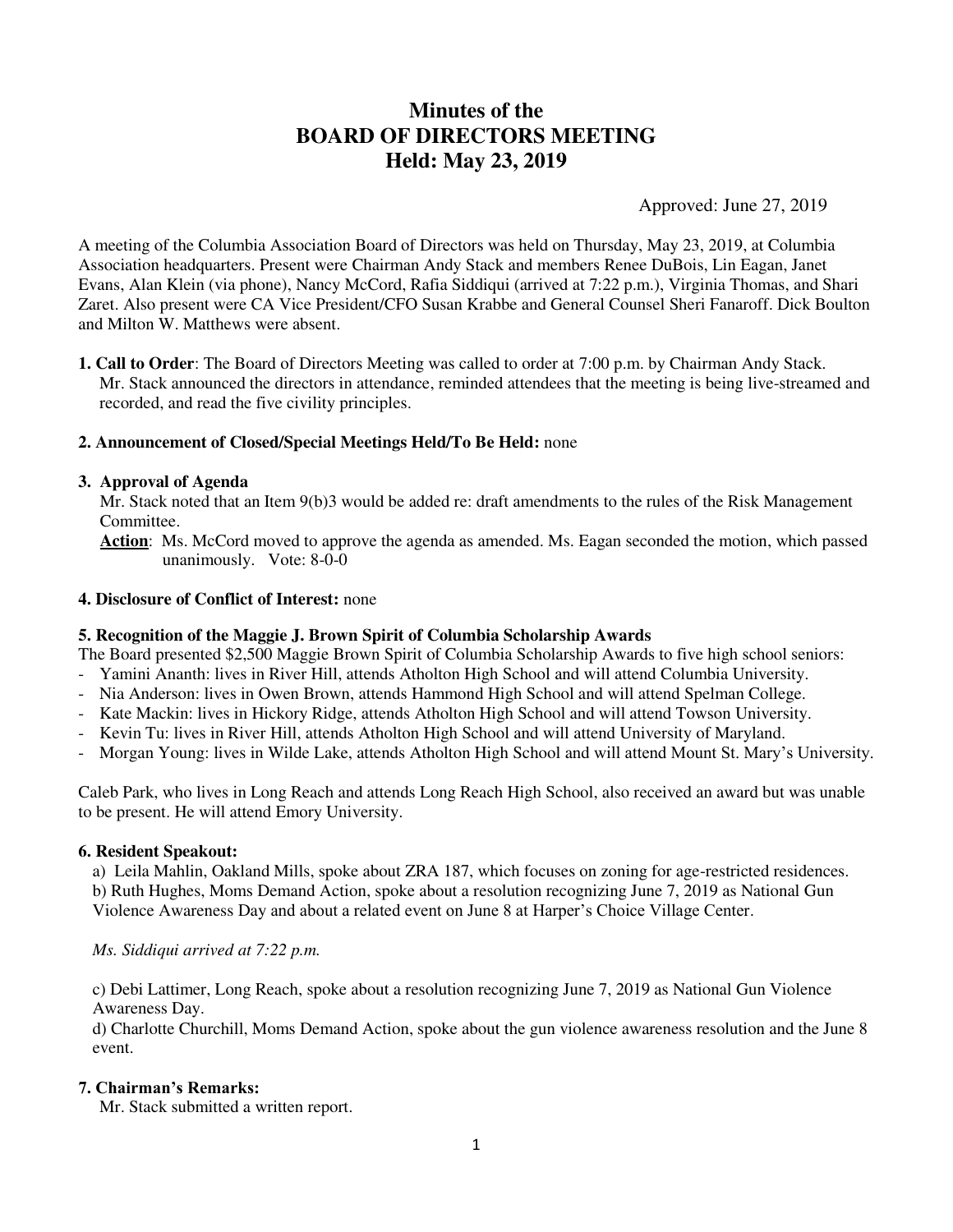## **8. Reports/Presentations**

## (a) President's Report

 Mr. Matthews submitted a written report. In response to questions from the Board, Ms. Krabbe explained that the Guilford Industrial Park property owners group met after the President's Report was written. About 80 owners were invited. Ms. Fanaroff said approximately 30 owners attended and discussed property boundaries, the possibility of amending covenants/restrictions and guidelines, and which entity should enforce them. She added that CA is compiling a map showing the boundaries of each property, which ones are subject to restrictions, and how much of the land CA owns. Any vote to change how the group's governing documents are enforced would be decided based on the owners of the majority of acreage in Guilford Industrial Park, not the majority of the number of owners.

(b) Report from the CA Representatives to the Inner Arbor Trust Board of Directors

Ms. Eagan submitted a written report. In response to questions from Board members, she said:

 - A Park Standards document re: use and maintenance of the park is being updated. It will be published on the IAT website and will be sent to Board members.

 Ms. Krabbe said she will calculate how much CA has given in grants to the Inner Arbor Trust over the years, broken down by fiscal year.

(c) Financial Reports – none

## **9. Board Action**

- (a) Consent Agenda
	- 1. **Approval of Minutes** of April 25, 2019 BOD meeting The minutes were approved by consent.
	- 2. Approval of the Hickory Ridge Representative to the Watershed Advisory Committee The appointment was approved by consent.
- (b) Board Votes
	- 1. Resolution recognizing June 7, 2019 as National Gun Violence Awareness Day

**Action:** Ms. McCord moved that the CA Board accept a resolution recognizing June 7, 2019 as National Gun Violence Awareness Day. Ms. DuBois seconded the motion, which passed unanimously.

2. Draft CA Strategic Plan for FY 2020-2024

**Action:** Ms. Thomas moved to adopt the Strategic Plan for FY 2020-2024. Ms. McCord seconded the motion.

By votes on the following components, the Board made these changes to the strategic plan:

- Revised the wording of the mission statement to: "We engage our diverse community, cultivate a unique sense of place and enhance quality of life."

- Revised the Identity priority goal to substitute "visibility" for "recognition." It now says: "Significantly improve CA's visibility as a valued partner in enriching the quality of life and community cohesion/connections."

- Added Action Step C under Resource Stewardship Objective 3: "Develop a process to identify assets that should be acquired, modified, or consolidated."

- Deleted Resource Stewardship Objective 4.

- Added the word "Goal" to the beginning of the goal for the Advocacy Strategic Priority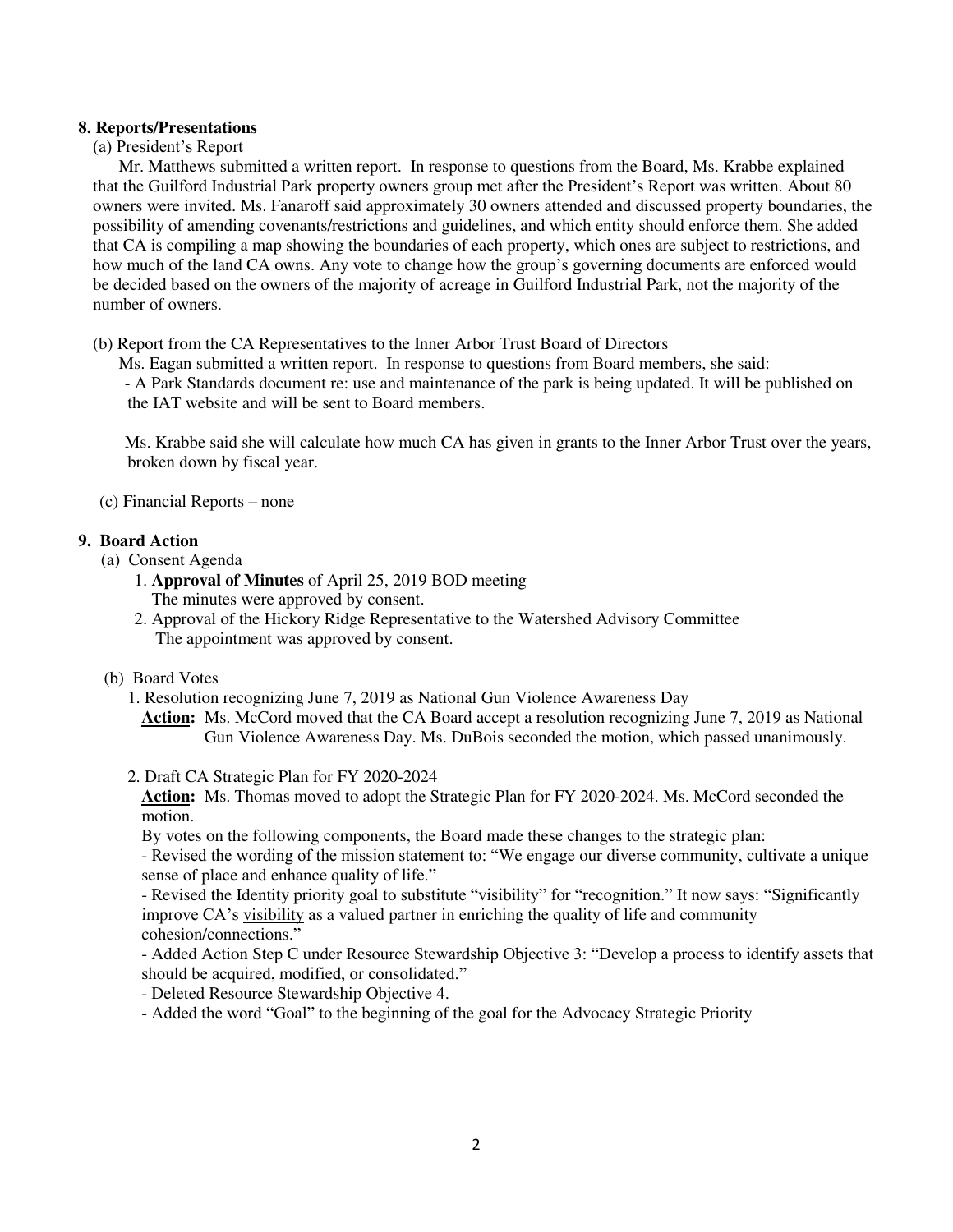The Board voted unanimously to adopt the FY 2020-2024 Strategic Plan as amended. The Board then agreed to do additional work on the Leadership Development priority. Mses. Eagan, Thomas and DuBois volunteered to present revised Leadership Development objectives in time for the June 27 Board meeting.

3. Draft Amendments to the Rules of the Risk Management Committee **Action:** Ms. Thomas moved to approve amendments to add a fourth CA Board member to the Risk Management Committee. Ms. Eagan seconded the motion, which passed unanimously.

## (c) Board Discussion

- 2. May Development Tracker [moved up on agenda to precede 9(c)1]
	- Community Planner Jessica Bellah presented a report listing upcoming public meetings:
	- May 28: Pre-submission Community Meeting re: Owen Brown Lakeview Retail
	- June 5: Planning Board meeting re: Wilde Lake multi-use pathway
	- July 24: Zoning Board hearing re: Hickory Ridge Village Center amended preliminary development plan

Ms. Bellah will attend the hearings. The Board asked her to raise questions about buffering, setbacks, types of building tenants, signage, landscaping and access from main roads. Board members said decisions regarding the Lakeview Retail project might set precedents for other New Town zoning cases.

Ms. Bellah also discussed projects and development proposals, including:

- Dorsey Overlook: Planning Board told developer to revise proposal for 120 age-restricted apartments
- Planning Board approvals:
	- Lakefront Core neighborhood Park
	- Sheraton Hotel renovation
	- New county circuit courthouse
- 1. Report from the Ad Hoc Working Group on Improving Board Operations

Ms. McCord provided a written summary of notes of the working group's May 17, 2019 meeting. The group's goal is to make Board operations more efficient and effective; make Board meetings shorter; and, perhaps, have more issues discussed in depth during Board Operations Committee meetings or at Board work sessions, rather than during Board meetings.

## *Ms. Siddiqui left at 9:12 p.m.*

Board members discussed the pros and cons of having a hard copy of a Board Book containing CA Board policies and procedures versus access to an online version. Ms. Fanaroff reminded members that Board Governing Documents -- the Board's policies and procedures -- are available on the CA website. Mr. Stack asked that it be uploaded to Google docs and the link given to Board members.

Members discussed whether the Civility Principles must be read aloud at each meeting.

Discussion of the ad hoc working group's recommendations will continue at the June 3 Board Operations Committee meeting.

By straw poll, the Board agreed to limit to 30 seconds Board members' questions of residents participating in Resident Speakout. The Board also wants to help resident speakers indicate in a clearer manner the action they would like the Board to take.

#### **10. Tracking Forms**

- (a) Tracking Form for Board Requests
- (b) Tracking Form for Resident Requests